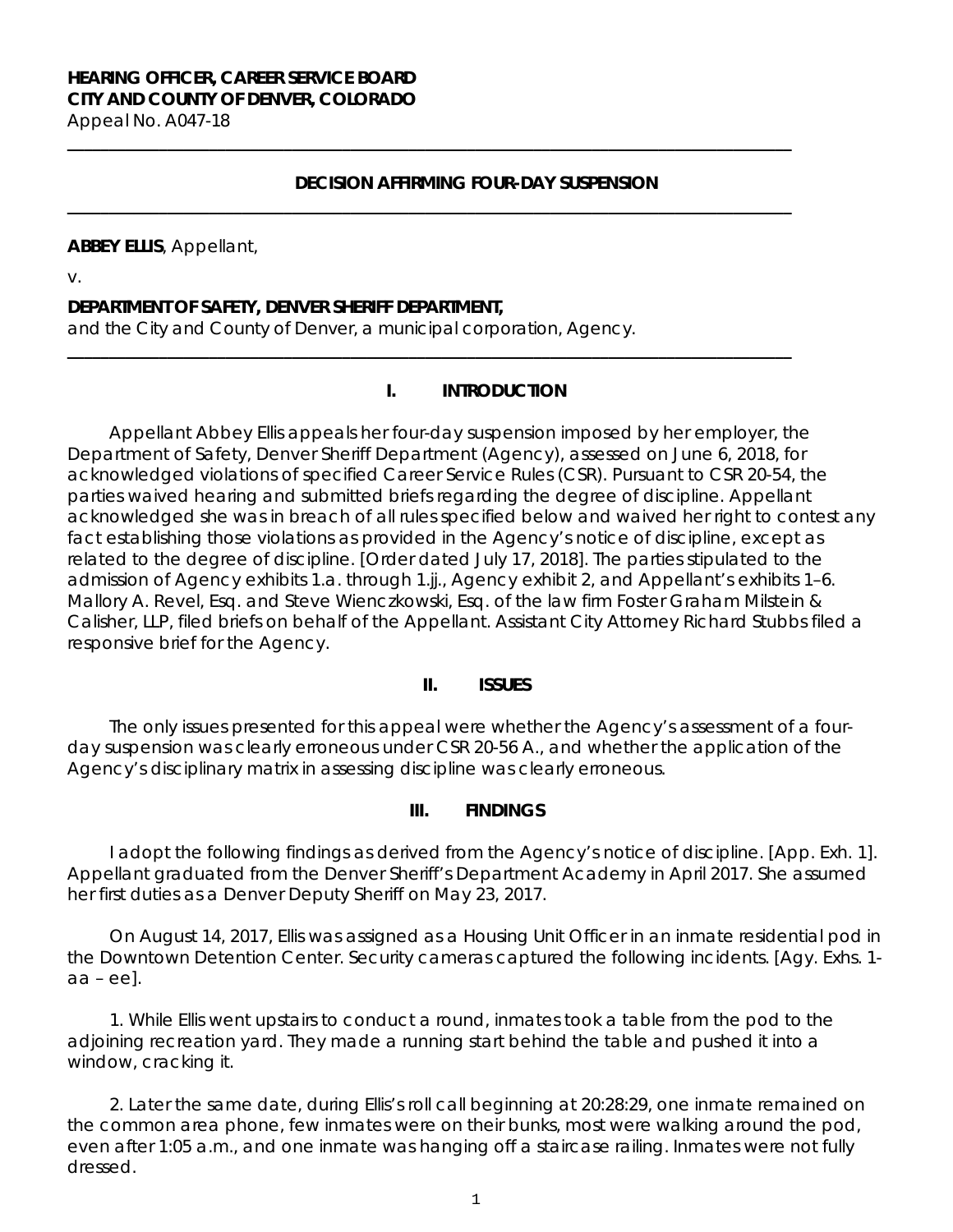3. At 21:08:53, Ellis opened the cleaning closet door to allow an inmate to take two brooms. The brooms were not returned when the inmate finished using them.

4. At 22:43:24 during nightly lockdown, inmates continued to walk about, visiting with other inmates. Housing lights remained on.

The above incidents constituted violations of CSR 16-29 O., (failure to observe safety regulations), CSR 16-29 R., (conduct which violates written agency rules) via Agency rule RR 200.9 Full attention to duties, and the Agency's Housing Post Order regarding Chemical and Equipment Inventory. [Agy. Exh. 1-f].

An investigation ensued which resulted in the issuance of a letter in contemplation of discipline. A pre-disciplinary meeting was held on May 16, 2018, and Ellis attended with her attorney. During the meeting, Ellis acknowledged her security shortcomings, accepted full responsibility, and committed to improving her control of the pods.

The decision maker, Civilian Review Administrator Alfredo Hernandez, issued Ellis a notice of discipline on June 6, 2018, imposing a four-day suspension. This appeal followed timely on June 20, 2018.

# **IV. ANALYSIS – DEGREE OF DISCIPLINE**

# **A. Jurisdiction and Review**

i<br>L

The Career Service Hearing Office has jurisdiction of this direct appeal of a suspension pursuant to CSR 20-20 A.2. The Hearing Officer is required to affirm the discipline assessed by the Agency if the Appellant fails her burden of proof.

# **B. Burden and Standard of Proof**

Appellant bears the burden to prove her discipline was clearly erroneous. CSR 20-56 A.<sup>[1](#page-1-0)</sup> Discipline is clearly erroneous: (1) when the decision maker's assessment, even while supported by the evidence, is contrary to what a reasonable person would conclude from the record as a whole; or (2) when the decision-maker failed to follow its disciplinary matrix and, absent such failure, a lesser discipline or no discipline would have resulted; or (3) if the decision-maker exceeded his authority. [CSR 20-56 B.1.i.-iii].

In view of Ellis's acknowledgement that she violated all rules alleged by the Agency in its notice of discipline, there remains no dispute regarding (1), whether the finding of the above-cited rule violations was contrary to what a reasonable person would conclude from the record as a whole; nor does the Appellant dispute the authority of the decision-maker under (3). What remains is the question raised under (2), whether the Hernandez followed the Agency's disciplinary matrix and, if so, whether a lesser discipline would have followed pursuant to the matrix.

Hernandez based his election of the discipline level on the assignment of each violation pursuant to the matrix. Under the matrix, the decision-maker may assign a category between A and F for violations of RR 200.9, Full attention to Duties, and RR 200.16, Failure to Perform Duties. Hernandez determined Ellis's actions aligned with the description of misconduct under Category D., which states:

<span id="page-1-0"></span> $1$  Normally, Appellant would be obligated to prove the Agency's determination of rule violations was clearly erroneous. Since Appellant confessed to all alleged violations, the only remaining issue (thus the only remaining burden of proof) concerns the degree of discipline.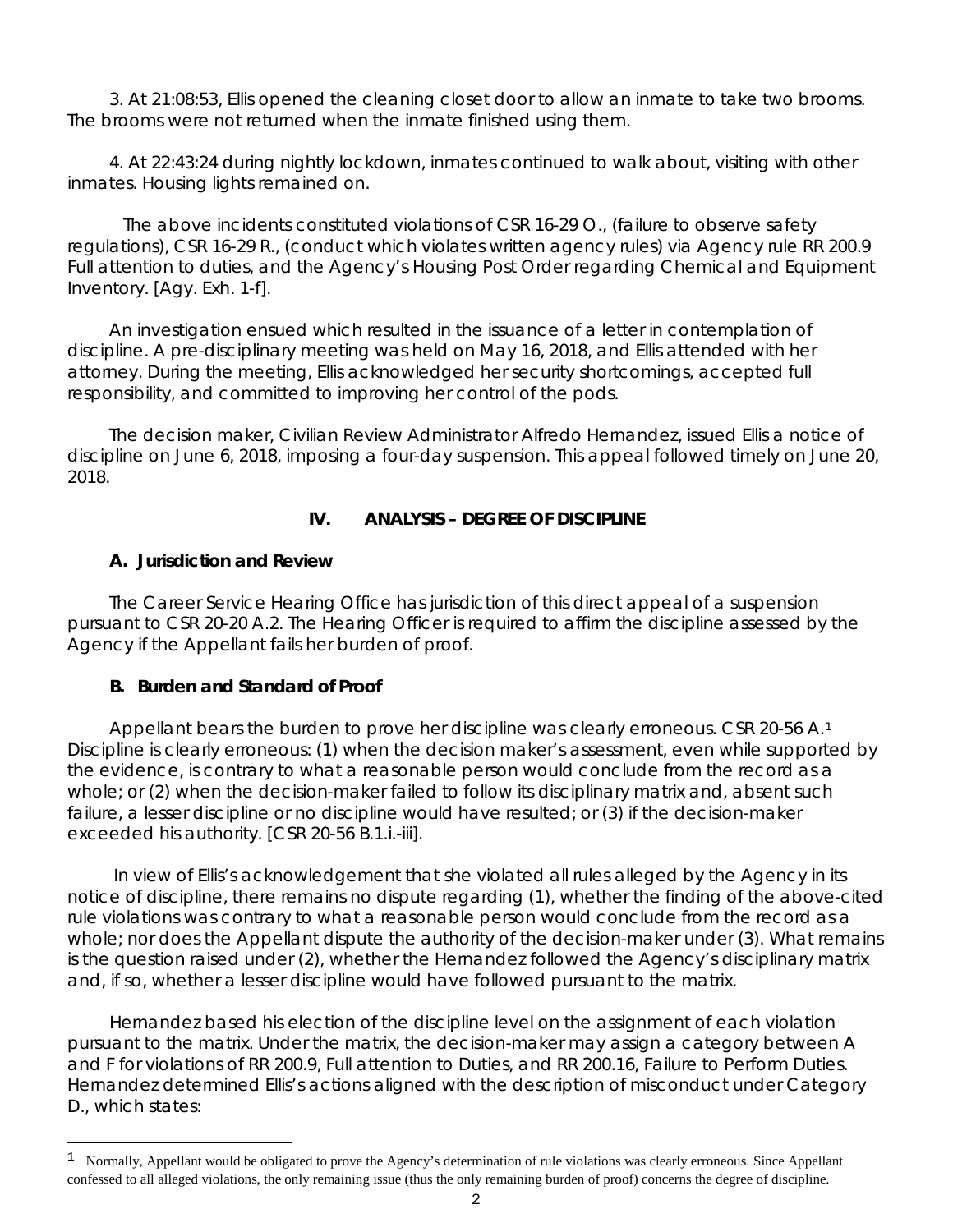*Conduct that is substantially contrary to the guiding principles of the Department or that substantially interferes with its mission, operations or professional image, or that involves a demonstrable serious risk to deputy sheriff, employee or public safety.*

Hernandez specified Ellis's failure to pay attention to her duty to account for two brooms taken from the supply closet "could pose a demonstrable serious risk to deputy sheriffs or the inmates in the pod." Ellis protested the risk was speculative and therefore did not constitute substantial interference with DSD's mission or cause a demonstrable serious risk. [Appellant Opening Brief]

I agree Ellis's failure to account for two brooms did not substantially interfere with the Agency's mission, operations or professional image. However, that is not the only basis for ranking conduct in the "D" category, which also includes conduct that involves "a demonstrable serious risk to deputy sheriff, employee or public safety." The risk of inmates' possession of brooms was a demonstrable, serious risk. "Demonstrable" means "apparent," or "evident." ["demonstrable," Merriam-Webster Online Dictionary. 2018. [http://www.merriam-webster.com](http://www.merriam-webster.com/) (25 Sept. 2018)]. The evident risk to inmates' possession of brooms derives from the specific requirement to account for all items taken from the pod closet, and from well-known risks of converting such items into shanks. [\[In re Norman-Curry,](https://www.denvergov.org/content/dam/denvergov/Portals/hearings_office/documents/Hearings/Norman-Curry_S_28-07_50-08_Decision..pdf) CSA 28-07, 50-08 (2/27/09), *aff'd* [CSB](https://www.denvergov.org/content/dam/denvergov/Portals/hearings_office/documents/Hearings/Norman-Curry_S_28-07_50-08_Board.pdf) 9/3/09); *see also* [In re Economakos,](https://www.denvergov.org/content/dam/denvergov/Portals/hearings_office/documents/Hearings/Economakos_Steve_28-13_CSB_Decision_and_Order.pdf) CSB 28-13A (3/24/14)]. As such, Ellis failed to meet her burden to prove Hernandez's election of Category D was clearly erroneous, as it pertained to the Housing Post Order.

The Notice of Discipline also specified Ellis failed to pay attention to her duties as it related to two inmates removing a table from the pod, and using the table to break a window in the exercise yard. [App. Exh. 1-12; Agy. Exh. 1-cc at 20:38:41]. Although that incident occurred while Ellis began her rounds, she passed nearby, and in clear view, of the location where a group of inmates tipped a table on its side and slid it out the pod door to the yard. [*id.* at 20:38:39]. The conduct here – Ellis's inattention, resulting in inmates' taking a table into the yard and cracking a window – does not fit within the definition of conduct D category. First, it is not evident what guiding principles were implicated. Second, the agency presented no evidence demonstrating how the inattention to that conduct "substantially interfere[d] with [the Agency's] mission, operations or professional image. Third, the agency presented no evidence, nor was it apparent, that Ellis's inattention resulting in a cracked window "involved a demonstrable serious risk to deputy sheriff, employee or public safety." At most, Ellis's inattention, which permitted inmates to remove a table and crack a window had a minimal negative impact on operations or professional image of the Agency, a category "A" violation. As such, the determination to place this inattention to duties in the "D" category was not supported by the evidence, and was, therefore, clearly erroneous.

After the decision-maker elects the conduct category, the next step is to determine the level of discipline. [Agy. Exh. 2-43 at §32.6]. As Ellis had no prior discipline, a first violation under Conduct Category D falls under level 5. [Agy. Exh. 2-86 at Appendix E]. The range of discipline for that level includes: suspension between 4-6 days in the mitigated range; suspension of 10 days in the presumptive range; and suspension between 14-16 days in the aggravated range.

The decision-maker then determines if mitigating and aggravating circumstances should decrease or increase the presumptive penalty. [*See* Agy. Exh. 2-29 at §19.0; 2-43 at §32.6]. Hernandez considered the following mitigating circumstances: Ellis's short time with the Agency; her lack of prior discipline; her willingness to take responsibility; and her willingness to reform. Hernandez also found aggravating factors including "the janitor closet being left open containing chemicals, not keeping track of cleaning equipment which was not seen returned, broom left out for anyone to access as a weapon…" [*Id.*]. While the potential for harm, as described above, was